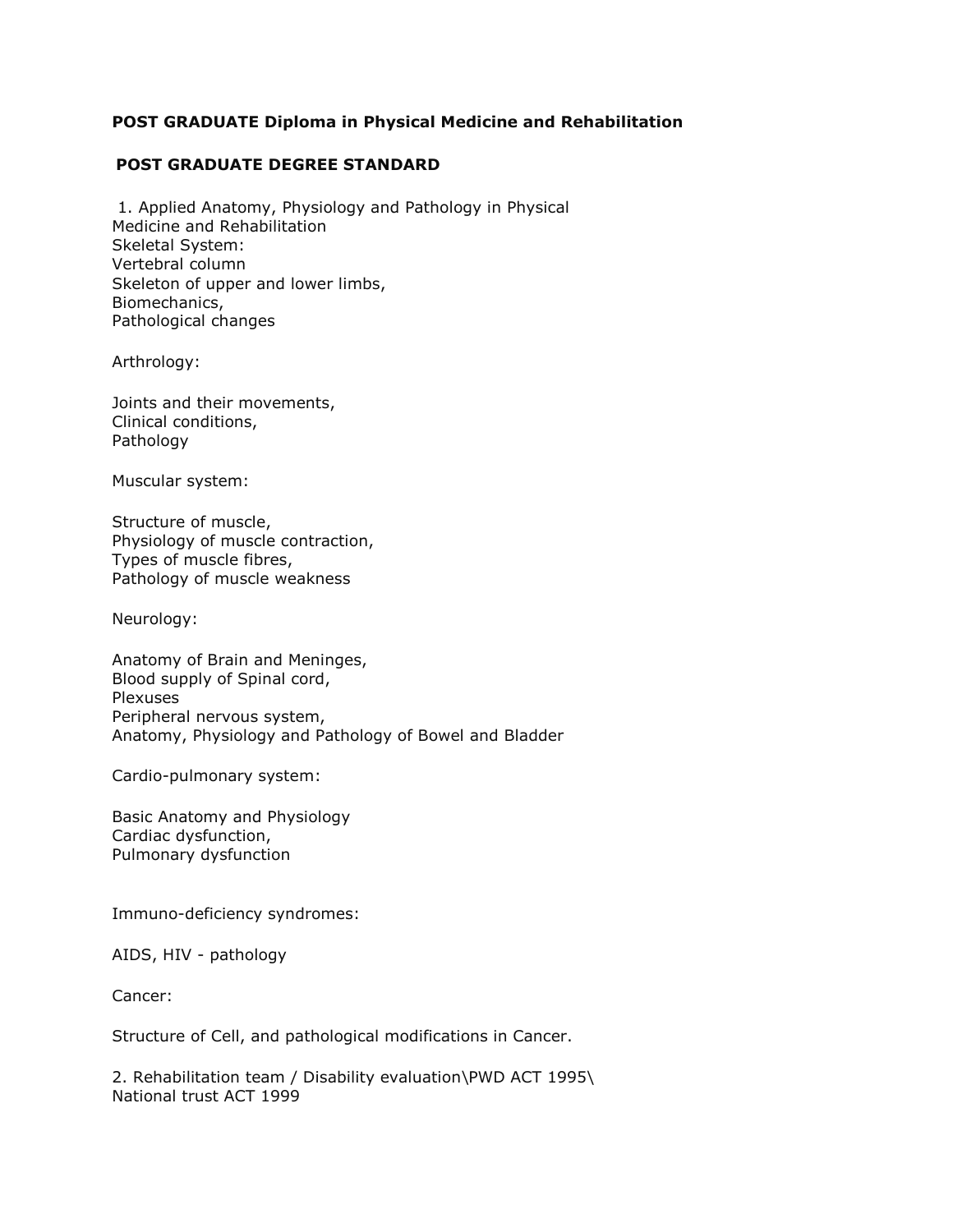Definition of Rehabilitation, Rehabilitation team members, Methods of team approach, Concepts of Impairment, Disability and Handicap, Disability evaluation, ADL – methods of evaluation, Architectural barriers, Benefits to the disabled by G.O. and N.G.O., Types of disability, Visual, Speech and Hearing, Locomotor, Mental retardation, and Multiple disabilities Evaluation and certification of disabilities.

THE PERSONS WITH DISABILITES ACT 1995(Equal Oppurtunities,Protection Of Rights and Full Participation) ( 1 Of 1996)

**Objectives** Central Co-ordination Committee Central Executive Committee State Co-ordination committee State Executive Committee Prevention and Early Detection Of Disability Education Employment Non-Discrimination Research And Manpower Development

National trust for welfare of persons with autism, cerebral palsy, mental retardation and multiple disabilities act 1997

**Objectives** 

Constitution Of The Trust

Local level Committees

Finance Accounts and Auditing 3.Electro diagnosis

a) Nerve Conduction Studies Electro diagnostic evaluation of peripheral nervous system Sensory Nerve Conduction Studies Motor Nerve Conduction Studies Evaluation of Neuro-muscular junction

b) Electro-myography Insertional activity Abnormal potentials Motor Unit Action Potentials Compound Motor Action Potentials C-MAP, Single Fibre EMG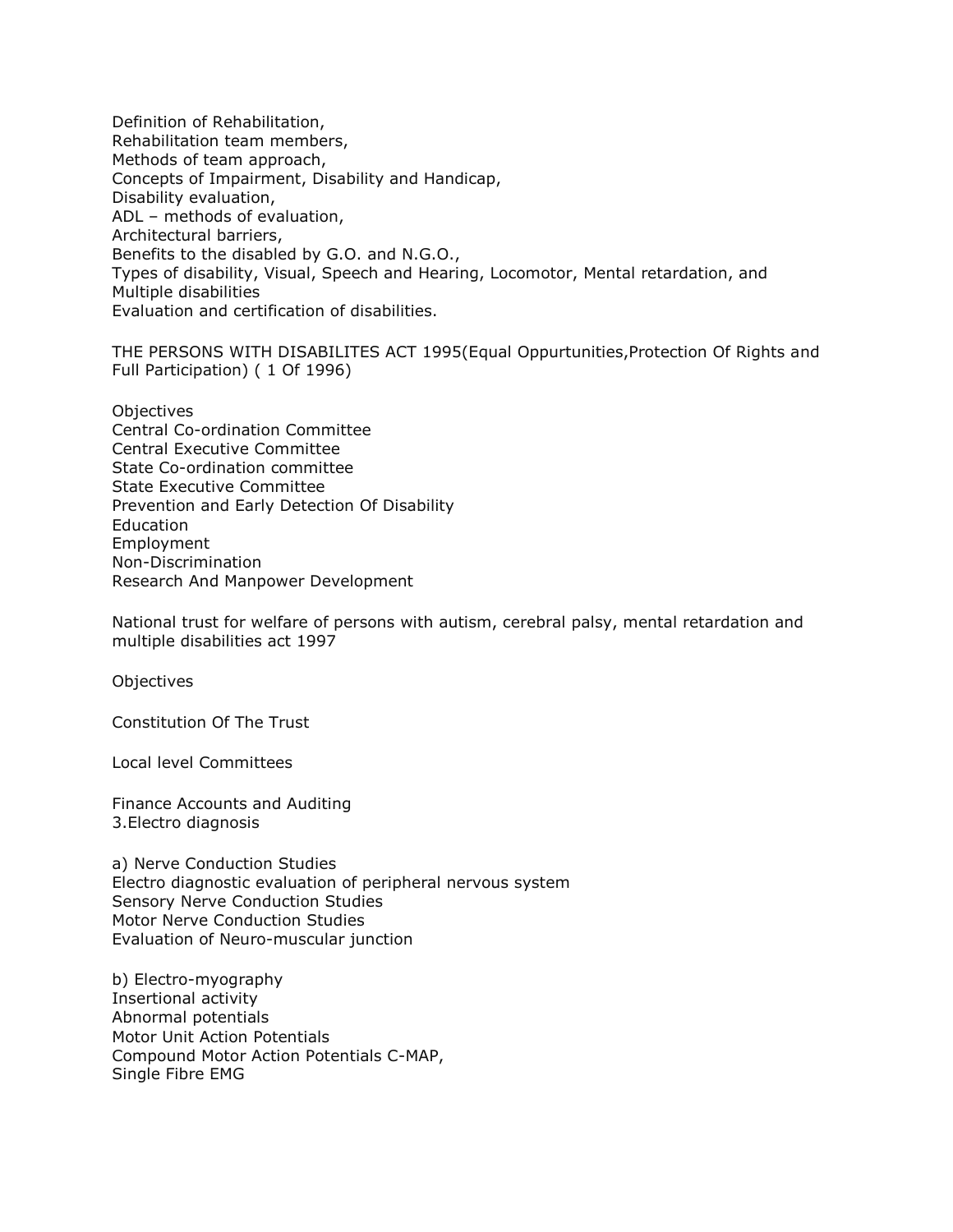c) Interpretation of electro-diagnostic studies in CNS conditions Peripheral nervous system Myoneural junction diseases Muscular diseases

d) Diagnostic Electrical Stimulation Chronaxie, Rheobase FG Test and SD curve – clinical applications

4.Physical Therapeutic Modalities

a) Electrotherapy Electrical stimulation Effects of Heat Effects of Cold Superficial Heat Therapy Deep Heat Therapy TENS / IFT UV irradiation LASER therapy Cryotherapy

b) Therapeutic Exercises Balance and Co-ordination exercises Strengthening exercises Mobilisation exercises Stretching exercises

c) Traction Methods of Traction, Traction at different levels, Indications and Contra-indications

d) Massage and Manipulation Methods and techniques in different clinical conditions

e) Clinical applications Therapeutic modalities in different clinical conditions, **Indications** Complications Contra-indications

5.Prosthetics & Orthotics

a) Prosthetics Incidence and epidemiology and Rehabilitation of amputees Congenital Limb Deficiencies IPOP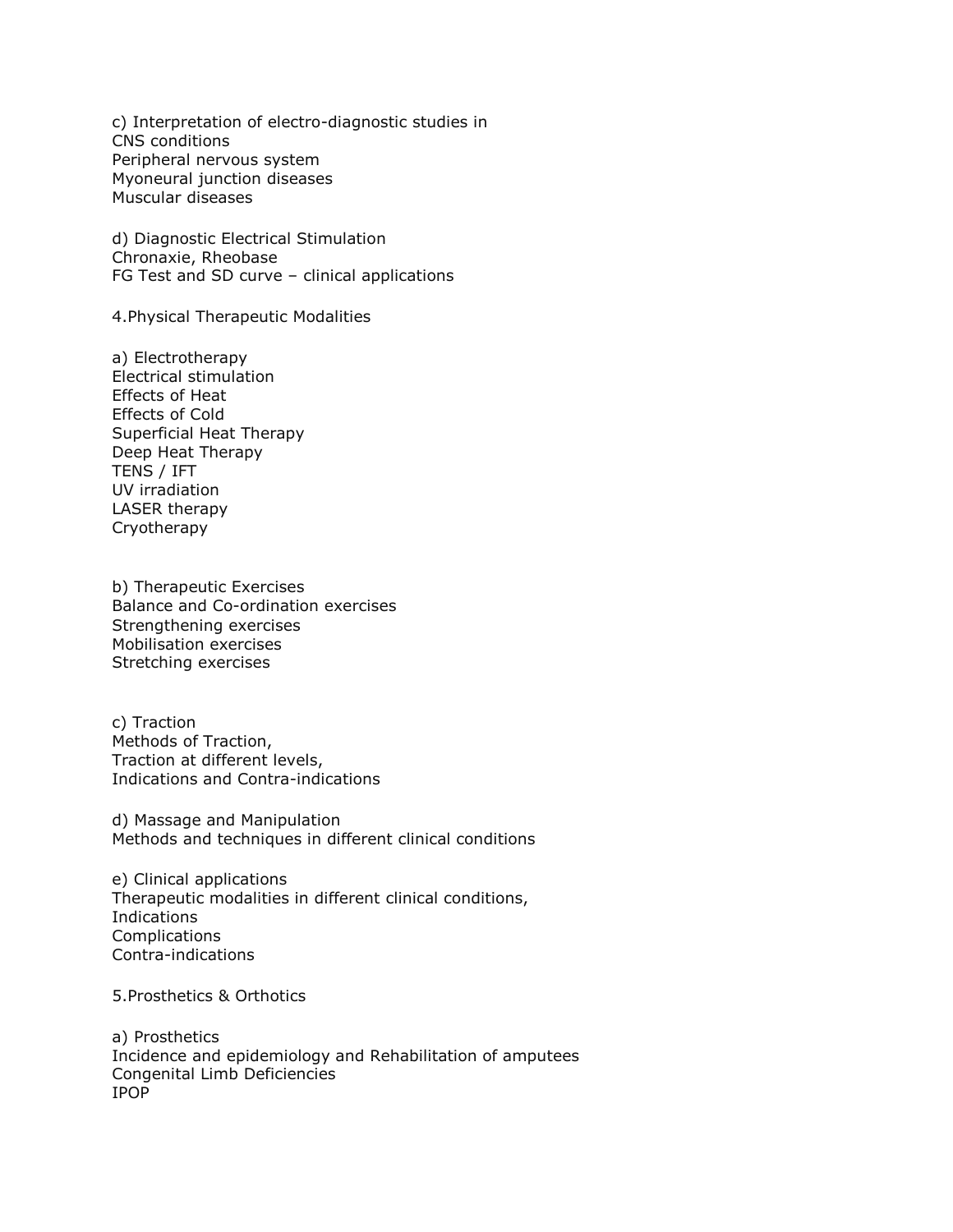Prosthesis for Foot, ankle and Trans-tibial amputations Prosthesis for Knee disarticulation, Trans-femoral amputation and Hip disarticulation Prosthesis for Hand, Wrist disarticulations and Trans-radial amputation Prosthesis for Trans-humeral amputation, Elbow and Shoulder disarticulations Recent advances in Prosthetics.

b) Orthotics Principle and prescription of orthosis Cervical and Thoraco-lumbar orthoses Orthoses for Spinal deformities Upper limb orthoses Lower limb weight bearing orthoses Orthosis for weakness and deformities Foot wear modifications Orthosis in Polio, Spinal cord injury, Stroke, Nerve injury, Cerebral Palsy, Rheumatology & Sports Ambulatory aids Wheel chairs and Tricycles Assistive devices

6. Community Based Rehabilitation & Psycho, Socio, Vocational Rehabilitation

CBR – Community Based Rehabilitation **Principles** Team members Methods of reaching community Implementation of CBR

Psychological Rehabilitation Psychological assessment- projective and objective Mental Retardation assessment, grading, planning for special education Acquired disabilities – assessment, Depression, suicidal tendency, Psychological counselling and motivation, Acceptance of disability

Social Rehabilitation Family status Role of the patient in the family Income and Finance support Facilities by the Government and Non-Government Organizations

Vocational Rehabilitation Assessment of educational qualification and nature of work done Modifications Vocational evaluation and counselling Job placement Re-integration into the community

7. Rehabilitation of Neuromuscular conditions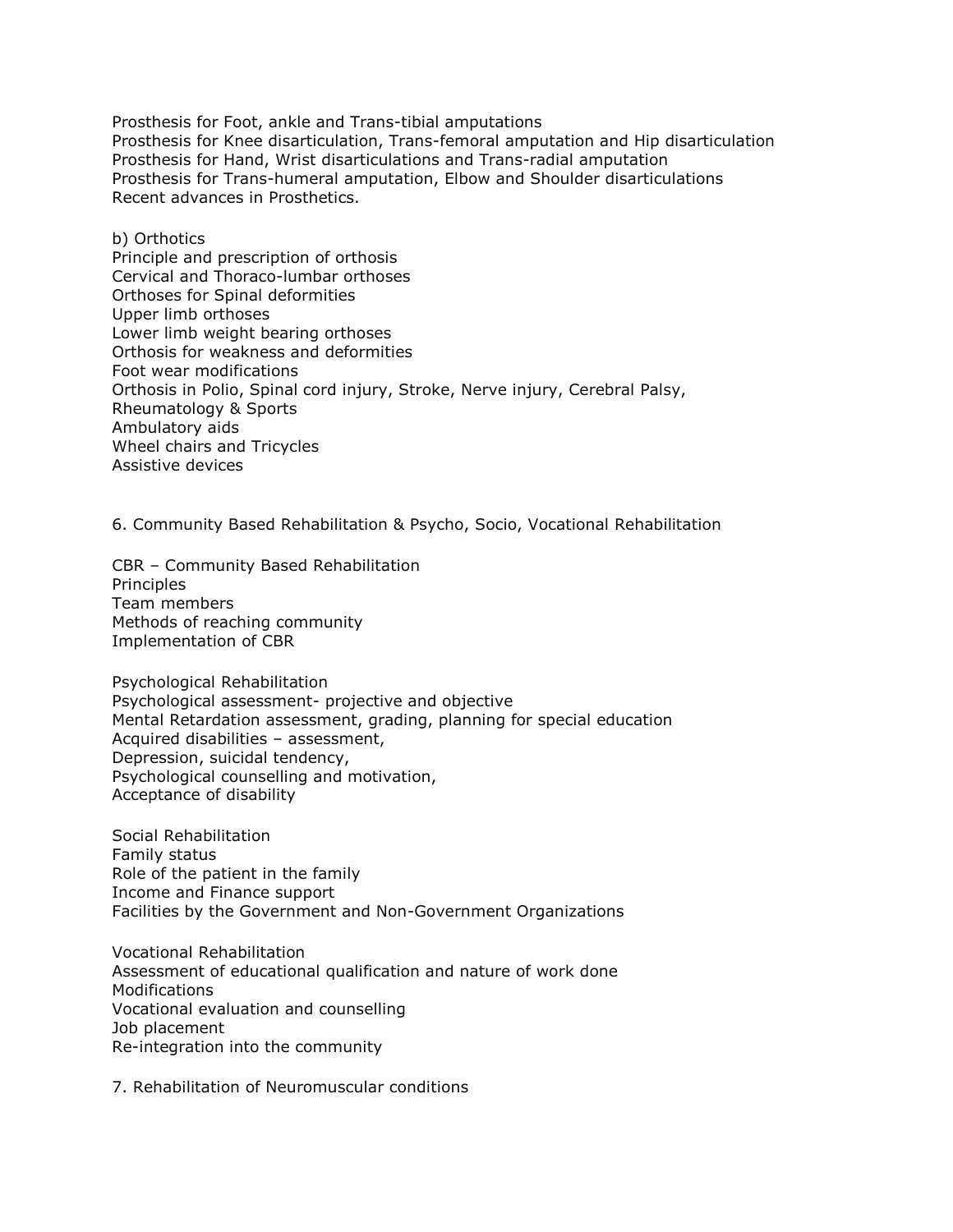Neuro-muscular Conditions a) CNS- Stroke Traumatic Brain Injury Multiple sclerosis Parkinsonism Spinal cord injury and diseases

b) Anterior horn cell diseases

c) Plexopathies

d) Nerve injuries and diseases

e) Muscular diseases – myopathies and dystrophies

8. Cancer , Geriatrics and Sports Rehabilitation

Cancer

a) Management of cancer pain

b) Rehabilitation

**Geriatrics** a) Physiology and pathology of ageing b) Senior citizens c) Clinical applications Immunodeficiency Syndromes

,

SPORTS REHABILITATION

Scope of sports medicine Athlete and normal person Type of muscle fibers in different sports activities Methods of improving performance Sports injuries First-aid and rehabilitation management Long-term disability in sports injuries Stress fractures

9. CARDIO - PULMONARY REHABILITATION

CARDIAC REHABILITATION Congenital heat diseases, Acquired heart diseases, Myocardial infarction, Surgical interventions in cardiac conditions Rehabilitation management in post-surgical conditions

VASCULAR DISEASES REHABILITATION Arterial diseases TAO Diabetes Mellitus Vasculitis Occupational disorders Rehabilitation management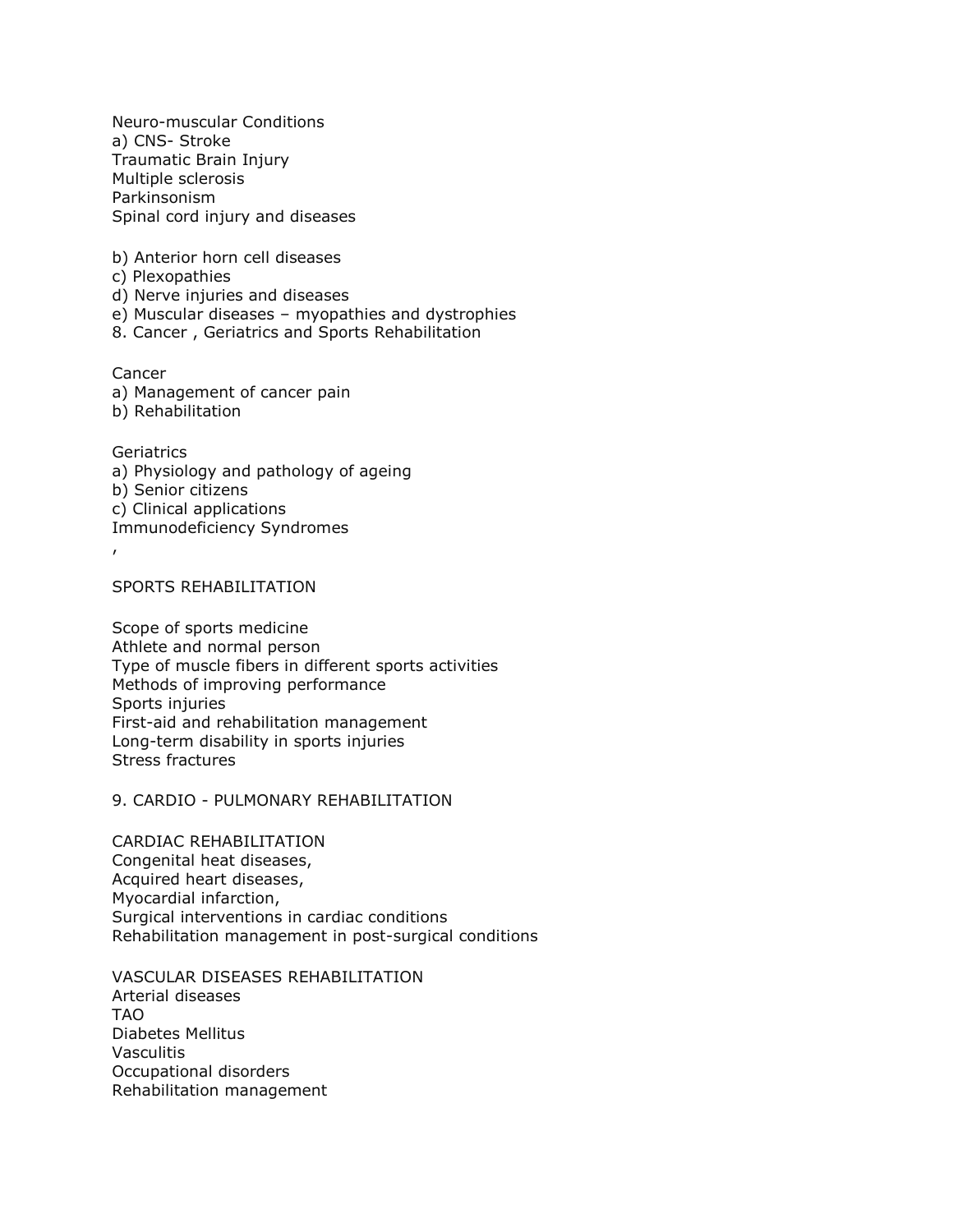Venous diseases DVT Varicose veins Venous ulcers

Lymphatic diseases Lymphoedema Filiariasis Rehabilitation management

PULMONARY REHABILITATION

Pulmonary Function Test – method and clinical interpretation Obstructive lung diseases Restrictive lung diseases Post-surgical rehabilitation Breathing exercises

10. Rehabilitation of Orthopaedic and Rheumatologic conditions

**Orthopaedics** Structure and development of bone Osteoporosis, Scurvy, Rickets Genu valgum and varum Chondro-dystrophies Gigantism, dwarfism Osteomyelitis Cervical rib, Congenital Dislocation of Hip, Arthrogryphosis, Congenital limb defiencies, Spinal dysraphism, Osteogenesis imperfecta

Trauma- Fractures and complications, Volkman's ischemic contracture, Delayed union, mal-union, non-union, Post-operative management, Post-traumatic management, Post-burns management

Soft tissue conditions – Ganglion, Bursitis, Dupytren's contracture, Muscle and tendon injuries, Trigger finger, Dequervain's disease, Plantar Fascitis, Tennis elbow.

RHEUMATOLOGY